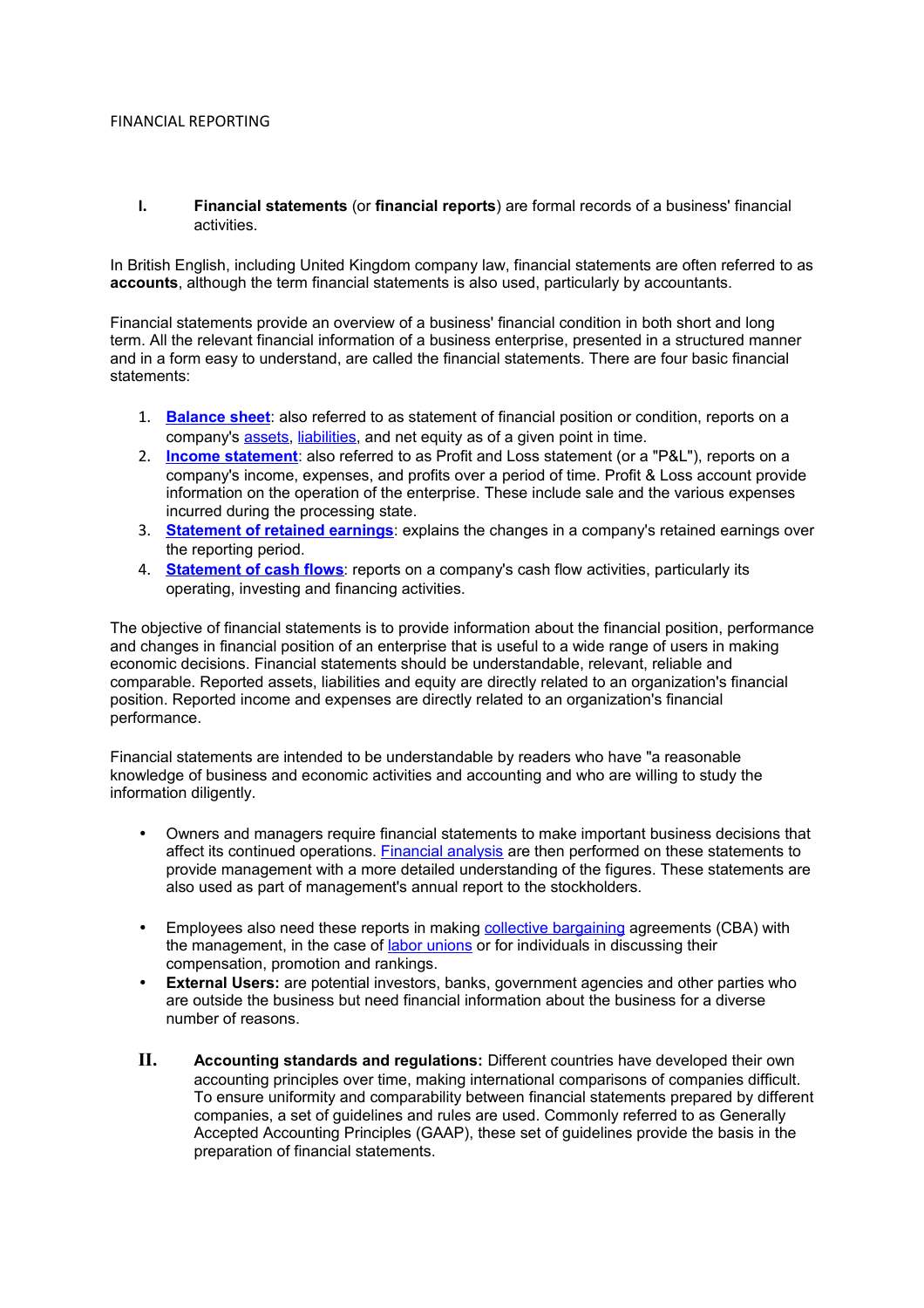Recently there has been a push towards standardizing accounting rules made by the [International](http://en.wikipedia.org/wiki/International_Accounting_Standards_Board) [Accounting Standards Board](http://en.wikipedia.org/wiki/International_Accounting_Standards_Board) ("IASB"). IASB develops [International Financial Reporting Standards](http://en.wikipedia.org/wiki/International_Financial_Reporting_Standards) that have been adopted by [Australia,](http://en.wikipedia.org/wiki/Australia) Canada and the [European Union](http://en.wikipedia.org/wiki/European_Union) (for publicly quoted companies only), are under consideration in [South Africa](http://en.wikipedia.org/wiki/South_Africa) and [other countries.](http://en.wikipedia.org/wiki/International_Financial_Reporting_Standards#Adaptation_and_convergence) The [United States](http://en.wikipedia.org/wiki/United_States) [Financial](http://en.wikipedia.org/wiki/Financial_Accounting_Standards_Board) [Accounting Standards Board](http://en.wikipedia.org/wiki/Financial_Accounting_Standards_Board) has made a commitment to converge the U.S. GAAP and IFRS over time.

## **III. Basic statements**

1. The **balance sheet** is a snapshot of the firm. It is a convenient means of organizing and summarizing what a firm owns (its assets), what a firm owes (its liabilities), and the difference between the two (the firm's equity) at a given point in time.

## **ASSETS: THE LEFT SIDE**

Assets are classified as either *current* or *fixed*. A fixed asset is one that has a relatively long life. Fixed assets can be either *tangible,* such as a truck or a computer, or *intangible,* such as a trademark or patent. A current asset has a life of less than one year. This means that the asset will convert to cash within 12 months. For example, inventory would normally be purchased and sold within a year and is thus classifi ed as a current asset. Obviously, cash itself is a current asset. Accounts receivable (money owed to the firm by its customers) are also current assets. **LIABILITIES AND OWNERS' EQUITY: THE RIGHT SIDE**

The firm's liabilities are the first thing listed on the right side of the balance sheet. These are classified as either *current* or *long-term*. Current liabilities, like current assets, have a life of less than one year (meaning they must be paid within the year) and are listed before long-term liabilities. Accounts payable (money the firm owes to its suppliers) are one example of a current liability.

A debt that is not due in the coming year is classified as a long-term liability. A loan that the firm will pay off in five years is one such long-term debt.

Finally, by definition, the difference between the total value of the assets (current and fixed) and the total value of the liabilities (current and long-term) is the *shareholders' equity,* also called *common equity* or *owners' equity*. This feature of the balance sheet is intended to reflect the fact that, if the firm were to sell all its assets and use the money to pay off its debts, then whatever residual value remained would belong to the shareholders. So, the balance sheet "balances" because the value of the left side always equals the value of the right side. That is, the value of the firm's assets is equal to the sum of its liabilities and shareholders' equity:

This is the *balance sheet identity,* or equation, and it always holds because shareholders'equity is defined as the difference between assets and liabilities.

2. The **income statement** measures performance over some period of time, usually a quarter or a year. The income statement equation is:

## **Revenues - Expenses = Income**

If you think of the balance sheet as a snapshot, then you can think of the income statement as a video recording covering the period between before and after pictures. The first thing reported on an income statement would usually be revenue and expenses from the firm's principal operations. Subsequent parts include, among other things, financing expenses such as interest paid. Taxes paid are reported separately. The last item is *net income* (the so-called bottom line). Net income is often expressed on a per-share basis and called *earnings per share (EPS)*.

3. In [financial accounting,](http://en.wikipedia.org/wiki/Financial_accounting) a **cash flow statement** or **statement of cash flows** is a [financial](http://en.wikipedia.org/wiki/Financial_statements) [statement](http://en.wikipedia.org/wiki/Financial_statements) that shows a company's flow of cash. The [money](http://en.wikipedia.org/wiki/Money) coming into the business is called cash inflow, and [money](http://en.wikipedia.org/wiki/Money) going out from the business is called cash outflow. The statement shows how changes in [balance sheet](http://en.wikipedia.org/wiki/Balance_sheet) and [income accounts](http://en.wikipedia.org/wiki/Income_account) affect [cash and cash equivalents,](http://en.wikipedia.org/wiki/Cash_and_cash_equivalents) and breaks the analysis down to **operating**, **investing**, and **financing** activities. As an analytical tool, the statement of cash flows is useful in determining the short-term viability of a company, particularly its ability to pay bills.